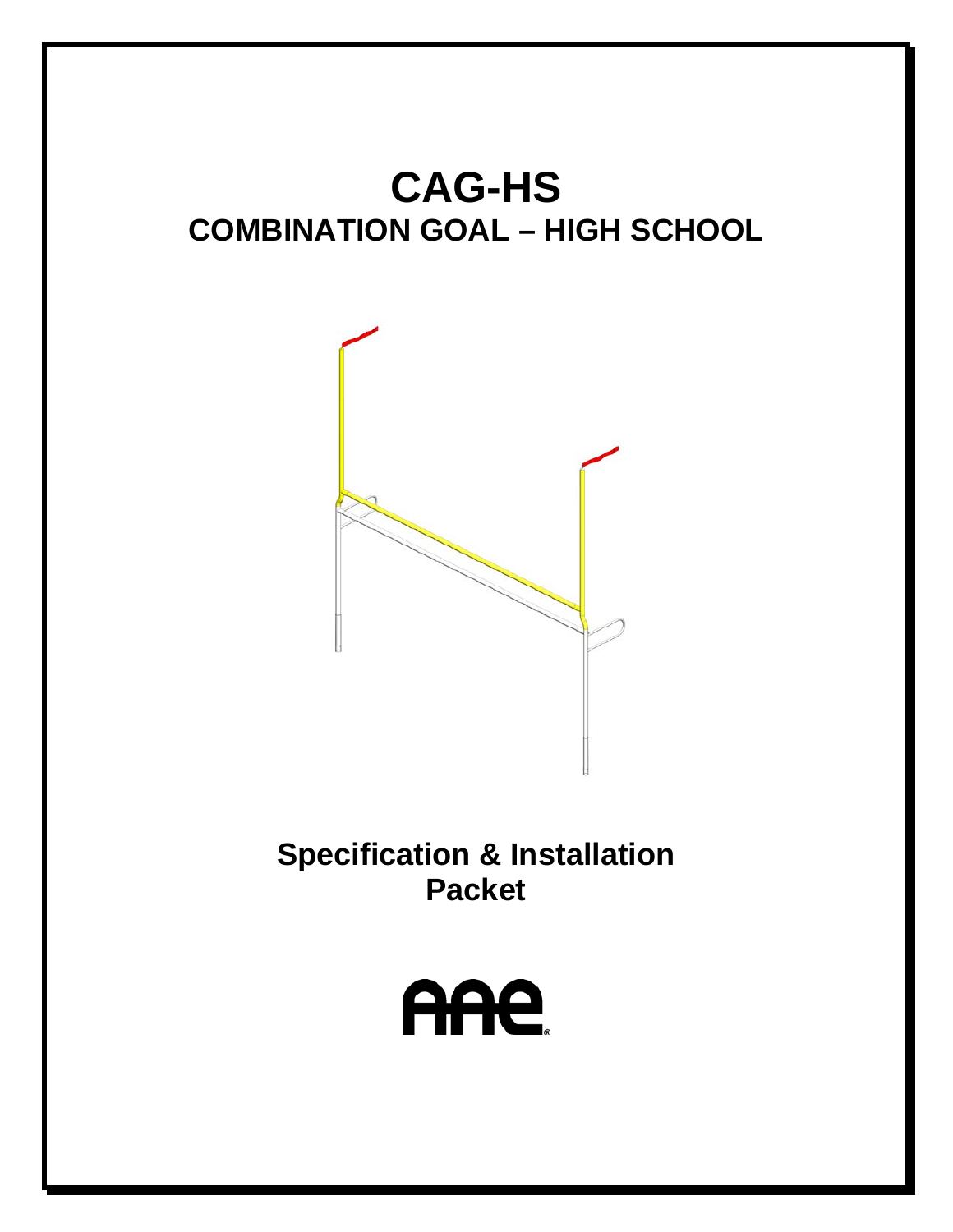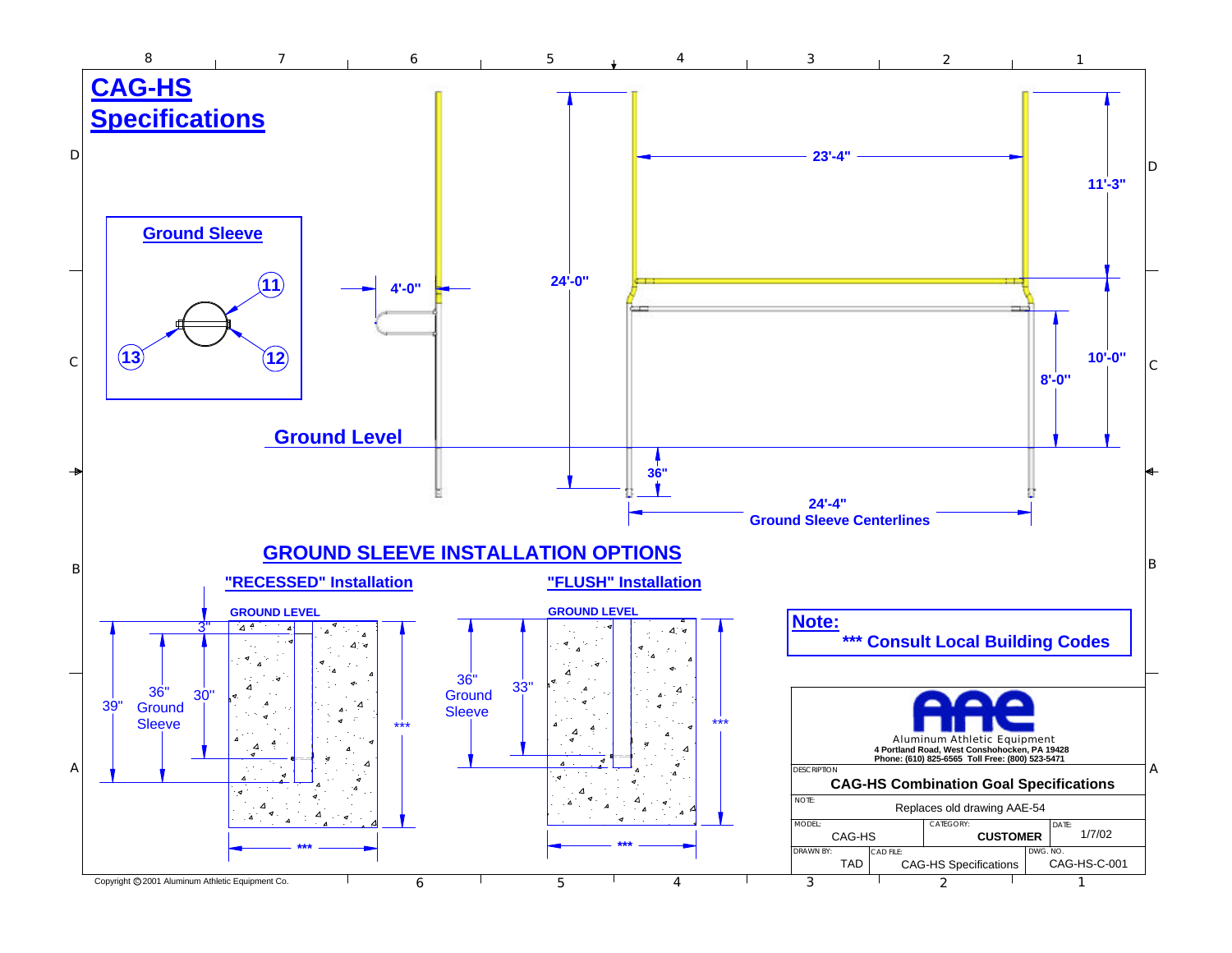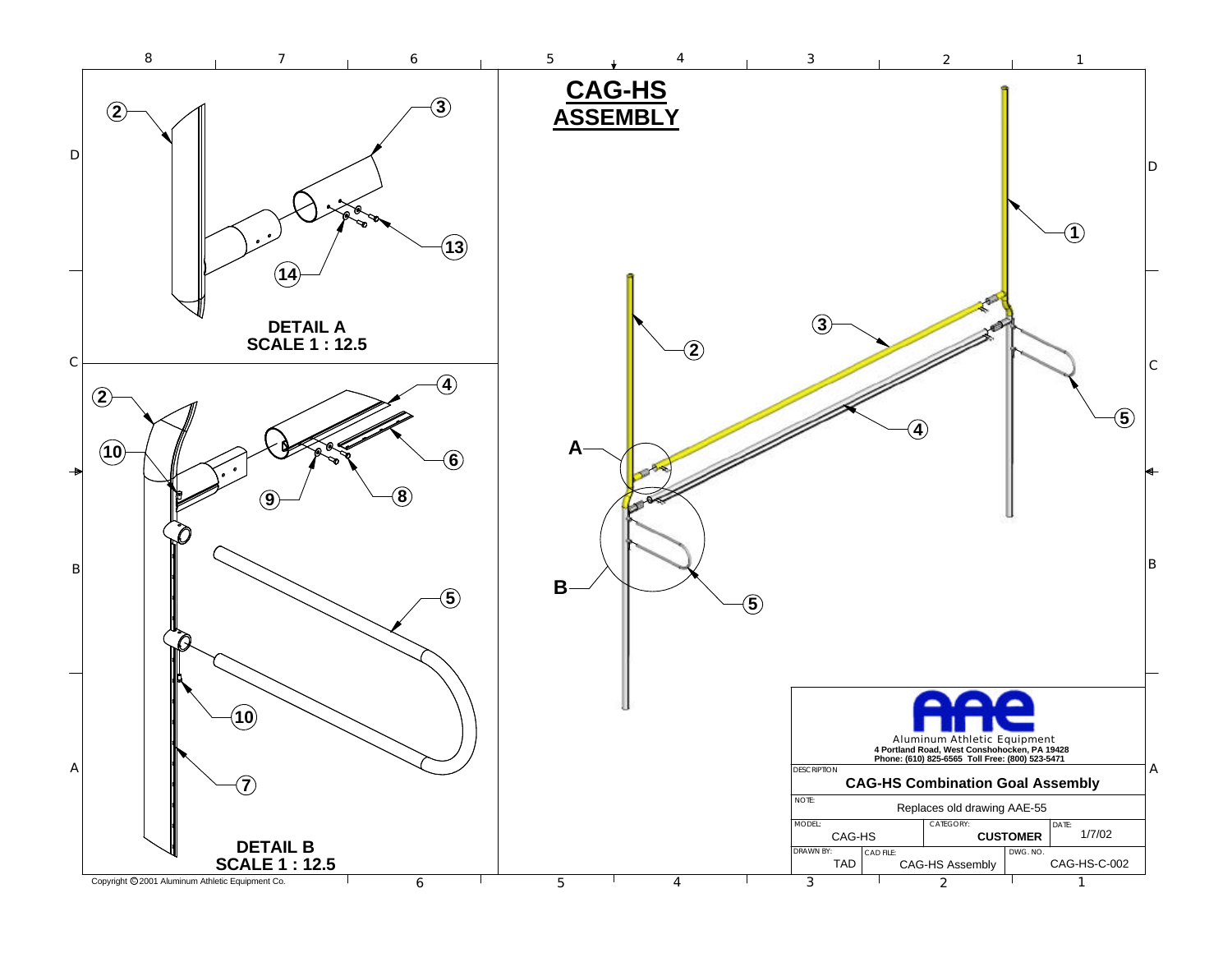#### **CAG-HS & CSF-HS HIGH SCHOOL COMBINATION GOALS INSTALLATION AND OPERATION INSTRUCTIONS**

### **INSTALLATION**

**The design of the CAG-HS / CSF-HS permits the ground sleeves to be installed in either of two ways; they are as follows:**

### **GROUND SLEEVES - "FLUSH INSTALLATION"**

- 1. Locate proper location for placement of soccer goal.
- 2. Dig 15" 18" diameter holes 24'4" apart, (on center) a minimum of 36" deep. **(Consult local building codes for concrete depth and drainage requirements.)**
- 3. Remove the portion of tape on the ground sleeve covering the hole **33"** down from the top of the sleeve. Install  $1/2$ "-13 x 5" hex bolt (Item No. 12) through the hole and tighten with 1/2"-13 hex nut (Item No. 13) **Important: Leave the tape over the other holes, so concrete will not enter the ground sleeve when installed.**
- 4. Install 36" aluminum ground sleeves so that the top of the ground sleeves are flush with ground level. Make sure they are plumb, level, and centered according to "spec". Pour concrete all around the ground sleeves. **(Be sure not to get any concrete inside the ground sleeves!)** As the concrete cures, constantly check that the sleeves are plumb and level, and that the 24'-4" dimension from center to center is maintained. (Ref. - The distance from ground level to the stopbolt at the bottom of the ground sleeve should be 33".)

# **GROUND SLEEVES – "RECESSED INSTALLATION"**

- 1. Locate proper location for placement of soccer goal.
- 2. Dig 15" 18" diameter holes 24'4" apart, (on center) a minimum of 39" deep. **(Consult local building codes for concrete depth and drainage requirements.)**
- 3. Remove the portion of tape on the ground sleeves covering the hole **30"** down from the top of the sleeve. Install  $1/2$ "-13 x 5" hex bolt (Item No. 12) through the hole and tighten with 1/2"-13 hex nut (Item No. 11) **Important: Leave the tape over the other holes, so concrete will not enter the ground sleeve when installed.**
- 4. Install 36" aluminum ground sleeves so that the top of the ground sleeves are 3" below ground level. Make sure they are plumb, level, and centered according to "spec". Pour concrete all around the ground sleeves. **(Be sure not to get any concrete inside the ground sleeves!)** As the concrete cures, constantly check that the sleeves are plumb and level, and that the 24'-4" dimension from center to center is maintained. (Ref. - The distance from ground level to the stopbolt at the bottom of the ground sleeve should be 33".)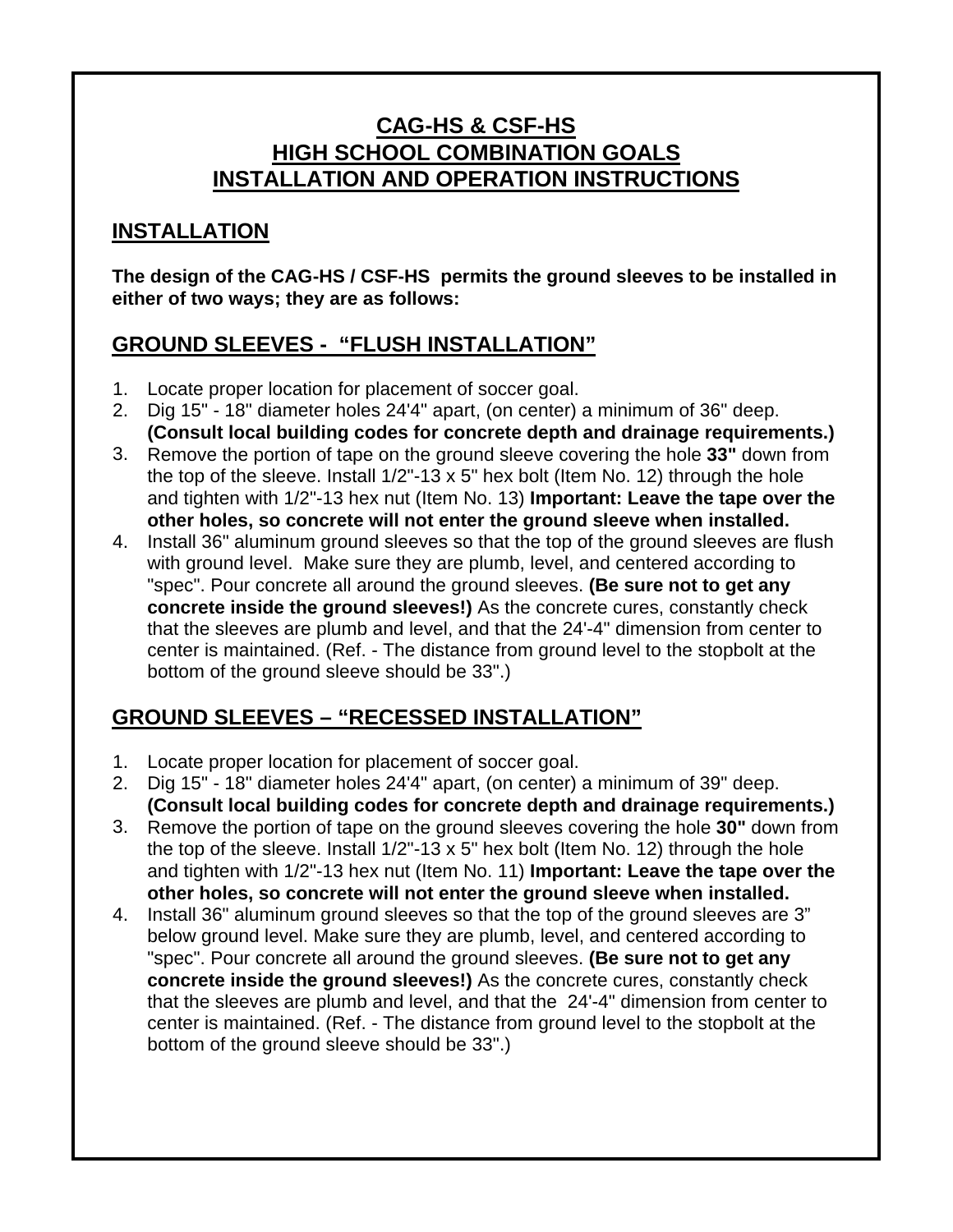## **GOAL ASSEMBLY**

- 1. Lay main uprights (Item nos. 1 & 2) face down on the ground, (with ISA stay supports facing up) about 24' apart. (Note: For goals w/ facing, the facing should point toward the ground)
- 2. Slide PVC net attachment strip (Item no. 6) into slot of the soccer crossbar (Item no. 4)
- 3. Slide PVC net attachment strip (Item no. 7) into slot of the soccer uprights (Item nos. 1 & 2)
- 4. Insert football crossbar (Item no. 3) into main uprights and attach with 3/8"-16 x 5/8" bolts and washers. (Item nos. 13 & 14) and soccer crossbar (Item no. 4) into main uprights and attach with 3/8"-16 x 1" bolts and washers. (Item nos. 8 & 9)
- 5. Insert international stays (Item no. 5) into stay supports welded on the main uprights. Secure stays with 3/8"-16 x 5/8" bolts. (Item no. 10) **Note:** Do not overtighten bolts - Threads will strip if over-torqued!
- 6. **Recheck all bolts for tightness.**

# **INSERTING ASSEMBLED GOAL**

- 1. Be sure **concrete is fully cured** before attempting to insert assembled goal into the ground sleeves.
- 2. If no hoist or lifting device is available, use at least six (6) men to raise the assembled goal to a vertical position . Carefully align the main uprights with their respective ground sleeves and **slowly** lower the goal into position. **Do not drop the goal into the ground sleeves!!**

# **ATTACHING THE NET (if purchased)**

- 1. Attach the net to the PVC net attachment strips by tightening with PVC cable ties, or by looping lace through holes in PVC strips.
- 2. The net should drape **around** the international stays.
- 3. Stake the rear and sides net to the ground if desired. (Stakes not included)

# **MAINTENANCE AND CARE**

- 1. The net should be taken down and stored indoors during the off-season, or if the goal will not be used for an extended period of time.
- 2. Tighten all joints and lubricate threads on all parts at least once a year. Use silicone to seal out parts from moisture.

K:\AAE Data\Product Instructions & Parts Lists\CAG-HS\CAG-HS & CSF-HS Assembly Instructions.doc Copyright © 2001 Aluminum Athletic Equipment Co.